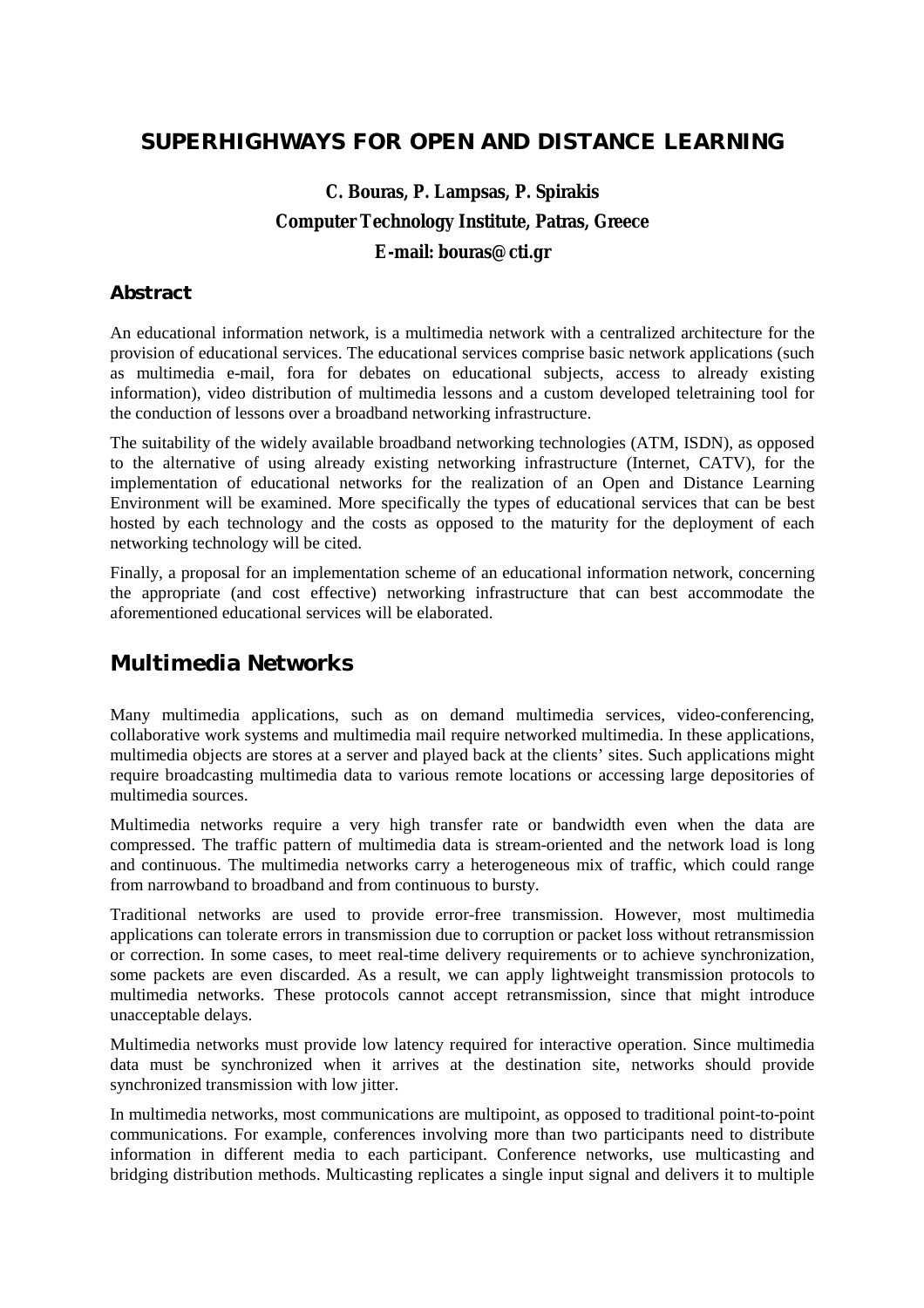destinations. Bridging combines multiple input signals into one or more output signals, which is then delivered to the participants.

Following is the discussion of suitability of the two prevailing technologies widely available wide area networking technologies (ISDN, ATM) versus already existing network infrastructure, for the implementation of a multimedia network. The multimedia network under consideration, is supposed to be best suited for the provision of educational services to a wide community of learners.

## **Educational Networks**

An educational network is a large distributed multimedia information network, that allows its users to communicate, interact among themselves and receive various services. In such a network, information is located in some central points, which are administered, maintained and updated by authorized entities, thus offering educational and instructional services to a community of learners worldwide. Such a setting, enables Open and Distance Learning (ODL) to be adopted and exploited

Open and Distance Learning can be regarded as learning by means of Telematics (i.e. the combination of means of telecommunications, information technology and multimedia), by which way among other things:

- ♦ all interactions between, for instance, learners, teachers and courseware, necessary for the learning process, can be realized,
- ♦ all information and knowledge (in different representations), required for the learning process, is accessible and readable, and
- ♦ a high degree of flexibility regarding place, time and pace of learning, can be realized.

### **Services of an Educational Network**

The services offered by an educational network fall in the following major categories:

- 1. Interpersonal communication services. Electronic mail (E-mail) service with the extension of handling multimedia information should be offered to the users of an educational network, as well as "fora" for discussion and debates on various educational subjects via a news service.
- 2. Creation and maintenance of a Web server, providing information to the users of the educational network. Access to sources of information existing in the Internet, as well as other educational networks, via a Web browser.
- 3. Video distribution of lessons, that reside in remote servers. These lessons will contain multimedia information and will offer the equivalent of an electronic textbook.
- 4. Multimedia teletraining tool. This tool will allow the on-line delivery of remote training sessions from the trainer to the trainees.

## **Wide Area Networking Technologies**

#### **ISDN**

Integrated Services Digital Network (ISDN) is an access and signaling expansion to the basic technology of the public switched telephone network, with the main purpose to support non-voice communications. The local loop connection between subscriber and switch is made in a digital form, with multiple multiplexed information channels supported per access line.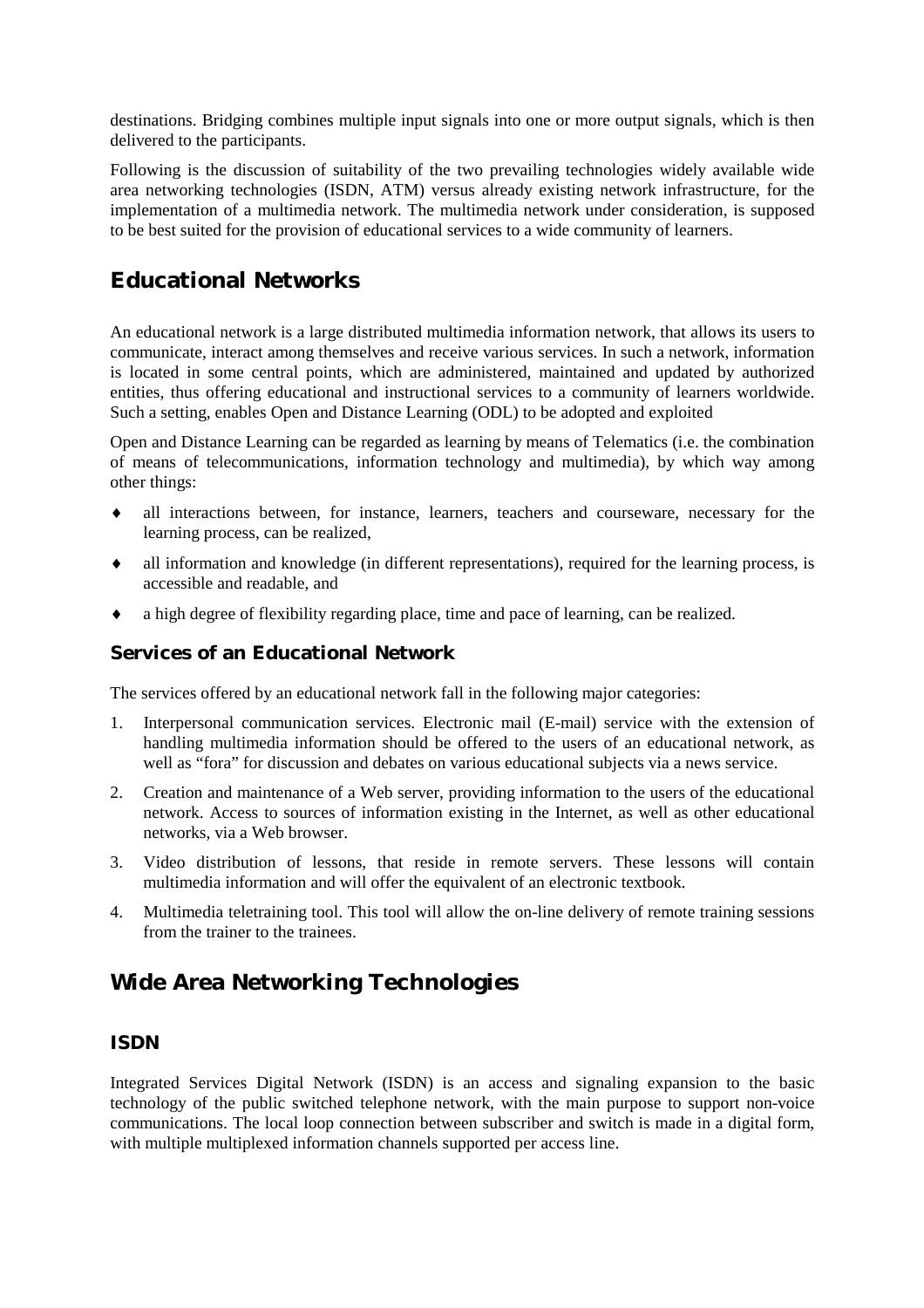Present optical network technology can the Broadband Integrated Services Digital Network, (B-ISDN) standard, expected to become the key network for multimedia applications. B-ISDN access can be basic or primary. Basic ISDN access supports 2B+D channels, where the transfer rate of a B channel is 64 Kbps, and that of a D channel is 16Kbps. Primary ISDN access supports 23B+D channels in the US (1.544 Mbps), and 30B+D channels in Europe (2.048 Kbps).

The two B channels of the ISDN basic access provide 2 x 64 Kbps, or 128 Kbps of composite bandwidth. Three types of connections can be set up over a B channel: (a) circuit switched, (b) packet switched and (c) semi-permanent. The semi permanent connection is setup by prior arrangement and is equivalent to a leased line. The D channel is used for common channel signaling.

ISDN can be well suited for the high rate applications, which would include both data applications and videoconferencing. Videoconferencing applications can use part of the ISDN capacity for wideband speech, saving the remainder for purposes such as control, meeting data, and compressed video.

### **Asynchronous Transfer Mode**

Asynchronous Transfer Mode (ATM) is a packet oriented transport mechanism proposed independently by Bellcore and several telecommunications companies in Europe. ATM is the transfer mode recommended by for implementing B-ISDN. ATM is considered the network of the future and is meant to support applications with varying data rates.

The ATM network provides the following benefits for multimedia communications:

- it can carry all kinds of traffic, and
- it can operate at very high speeds.

The ATM network can carry integrated traffic because it uses small fixed size cells, while traditional networks use variable-length packets, which can be several KB of size. The ATM network uses a connection-oriented technology, which means that before data traffic can occur between two points, a connection needs to be established between these end points using a signaling protocol.

Two major types of interfaces in ATM networks are the User-to-Network Interface (UNI) and the Network-to-Network Interface (NNI).

An ATM network comprises a set of terminals and a set of intermediate nodes (switches), all linked by a set of point-to-point ATM links. The ATM standard defines the protocols needed to connect the terminal and the nodes; however it does not specify how the switches are to be implemented.

### **Internet**

Internet is a loose connection of thousands of networks. Internet was developed by researchers and there is no global network administration. The Internet is the largest interconnected computer network in the world that provides information exchange. All the computers connected to the Internet can easily communicate with one another using the TCP/IP protocol suite, which enables connection among computers produced by different vendors. Since 1983, the Internet has shown a remarkable growth rate. In the early 1996, the number of networks connected to the Internet was 60,000 with about 5 million hosts and 40 million user stations connected to them. It is expected that the Internet will connect by year 2000 10 million hosts and 100 million user stations.

The basic limit of the Internet is that it is a low-speed data network. Also in interconnecting various networks, multiple layers of protocols must be processed, resulting in large and highly variable endto-end delays. These delays represent the potential bottleneck of the Internet in offering real time services. The Internet backbones must be upgraded also, in order to overcome these drawbacks. The IETF is studying various methods to solve these problems. Protocols for real-time communication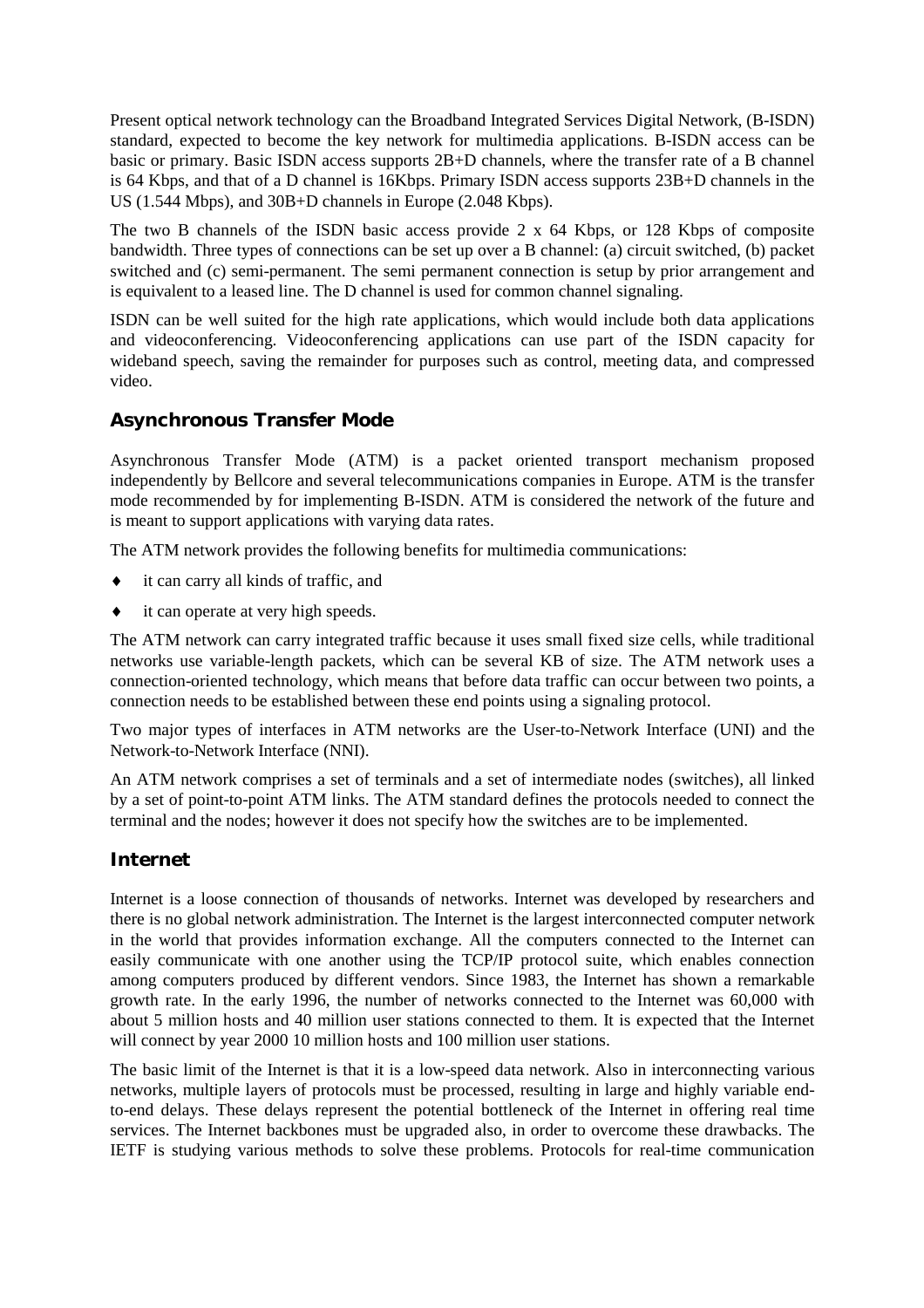(RTP, RSVP), MIME, next generation IP (Ipv6) and Mbone are examples of such kind of approaches to enable Internet hosting of multimedia applications.

## **Proposal for the implementation of Educational Superhighways**

Information superhighways, or the high speed, broadband communication network, that carry out the actual transfer of information are the primary component of the information infrastructure and they are in the lowest layer of the information infrastructure. Only after building the information highways can various information processing and storage functions be installed to provide versatile applied information services to users who are distributed all over the network.

Currently there are three different approaches toward building the information superhighways. The first is to rely on, and to speed up, the existing telephone network, the second is to use the Internet, and the third is to exploit the cable (and perhaps the satellite) network.

ISDN is basically the amalgamation of services on top of the existing telephony network, and B-ISDN is the extension of this idea to broadband services. Therefore, implementing educational information superhighways on the basis of existing telephone networks implies nothing but building the B-ISDN.

This approach, can be regarded as being idealistic. Because all access networks will be based on the basic 155 Mbps high-speed communications network, all types of applied information can be supported. But connecting all access networks with optical fiber is something that will require a huge amount of investment and time, and it may become possible only if the governments lead the investment.

In contrast to the telephone-based approach, the approach based on the Internet is economical and gradual. Because building on Internet does not mean building a new network, but connecting existing networks, it is relatively cheap and has a lot of flexibility. For these reasons, the Internet has been expanding rapidly and is becoming a plausible basis for the infrastructure, without any overall investment plan and based only on the spontaneous participation of its members.

The approach based on cable communications is regarded as the most practical method to provide broadband real-time educational services, because CATV networks are readily deployed in many places. If interactive functions can be added to CATV networks so that it can be used as high-speed access network and if a backbone B-ISDN interconnects the CATV networks, the educational superhighways will be built rapidly.

From the viewpoint of the user access network, the CATV network-based approach appears to be in direct competition with the telephone network-based approach, but the two become complementary in that the B-ISDN can provide a backbone network for the interconnection of CATV networks.

On the other hand, the approach based on CATV and B-ISDN networks appears to be in direct competition with the approach based on the Internet. One side is television-based approach, while the other is a computer-based approach. While the penetration of television is much larger, the growth of home computer is also exponential. From the functional point of view, a television with a set top box pair cannot be compared with the rapidly developing computers of today. But in the area of real-time video service the television still has an advantage over the computer.

We think that the approach with the best combination of investment and initial costs and availability and applicability of available wide area broadband networking technologies, in order to build educational information superhighways, is the combination of B-ISDN as backbone network interconnecting the educational services' providers and the alternatives of CATV networks and Internet for the user access network.